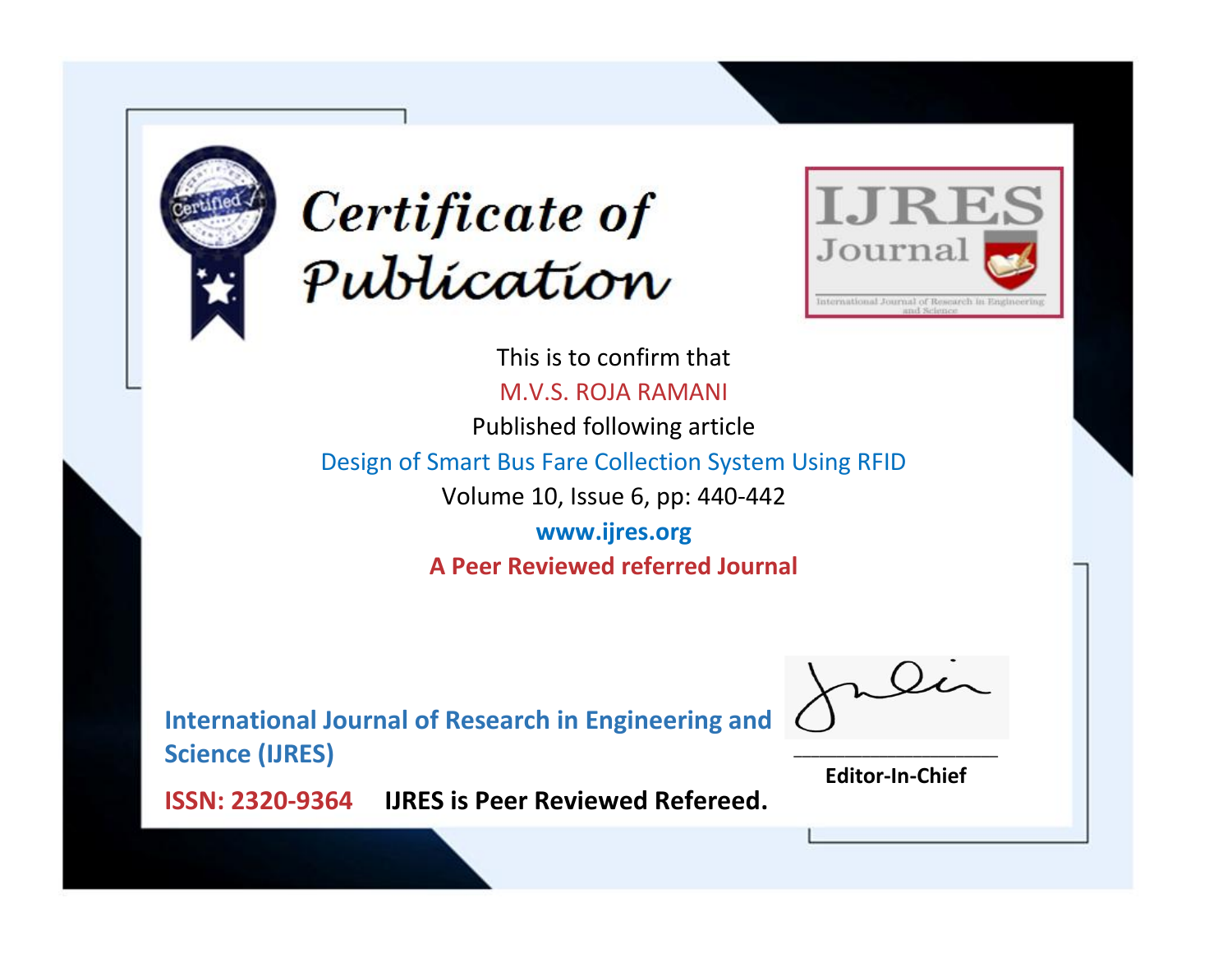



This is to confirm that P.B.S.S.K. SWETHA

Published following article

Design of Smart Bus Fare Collection System Using RFID

Volume 10, Issue 6, pp: 440-442

**www.ijres.org A Peer Reviewed referred Journal**

**International Journal of Research in Engineering and Science (IJRES)**

\_\_\_\_\_\_\_\_\_\_\_\_\_\_\_\_\_\_\_\_\_\_\_\_ **Editor-In-Chief**

**Journal.**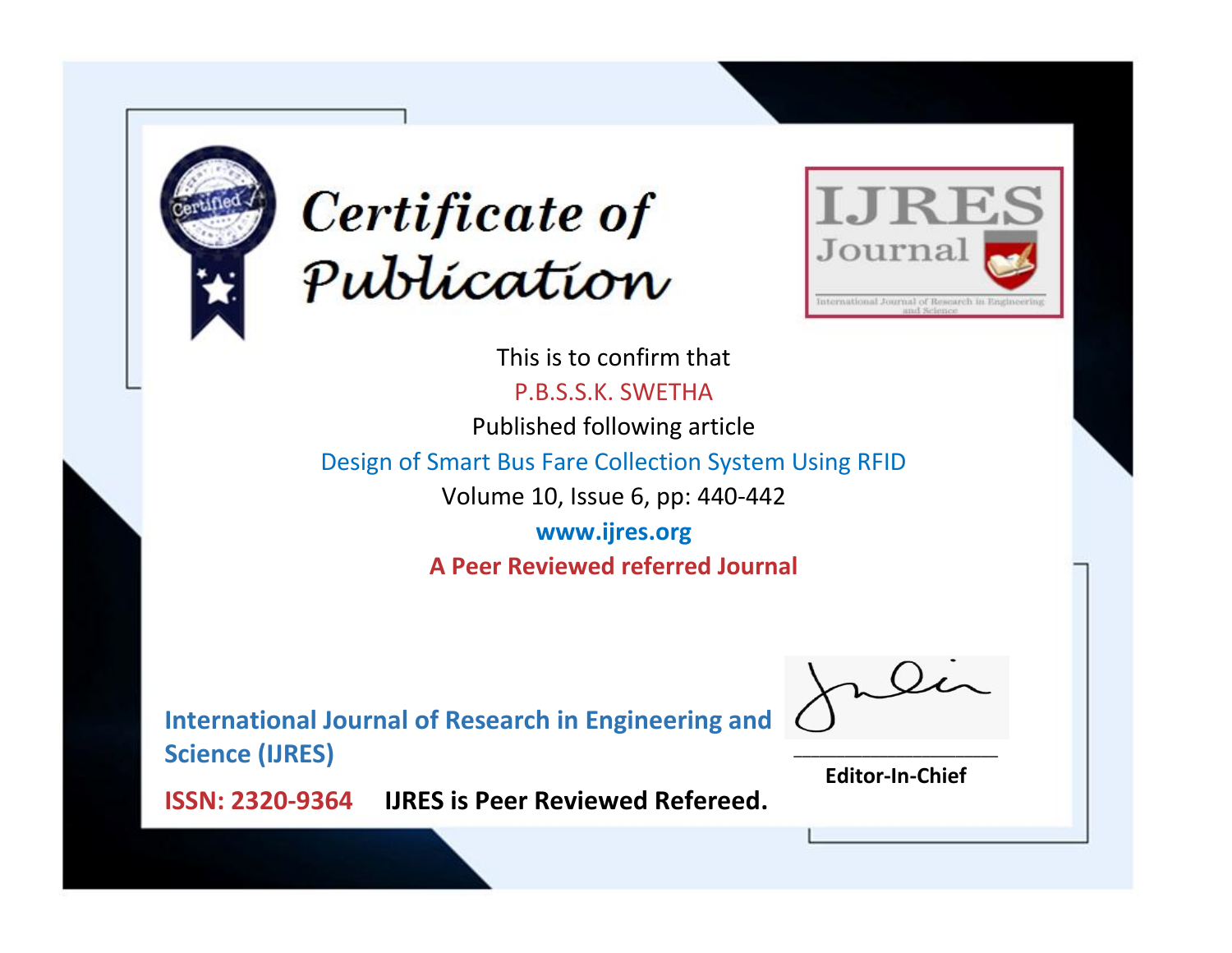



This is to confirm that

P. SREEBAMA. V

Published following article

Design of Smart Bus Fare Collection System Using RFID

Volume 10, Issue 6, pp: 440-442

**www.ijres.org A Peer Reviewed referred Journal**

**International Journal of Research in Engineering and Science (IJRES)**

\_\_\_\_\_\_\_\_\_\_\_\_\_\_\_\_\_\_\_\_\_\_\_\_ **Editor-In-Chief**

**Journal.**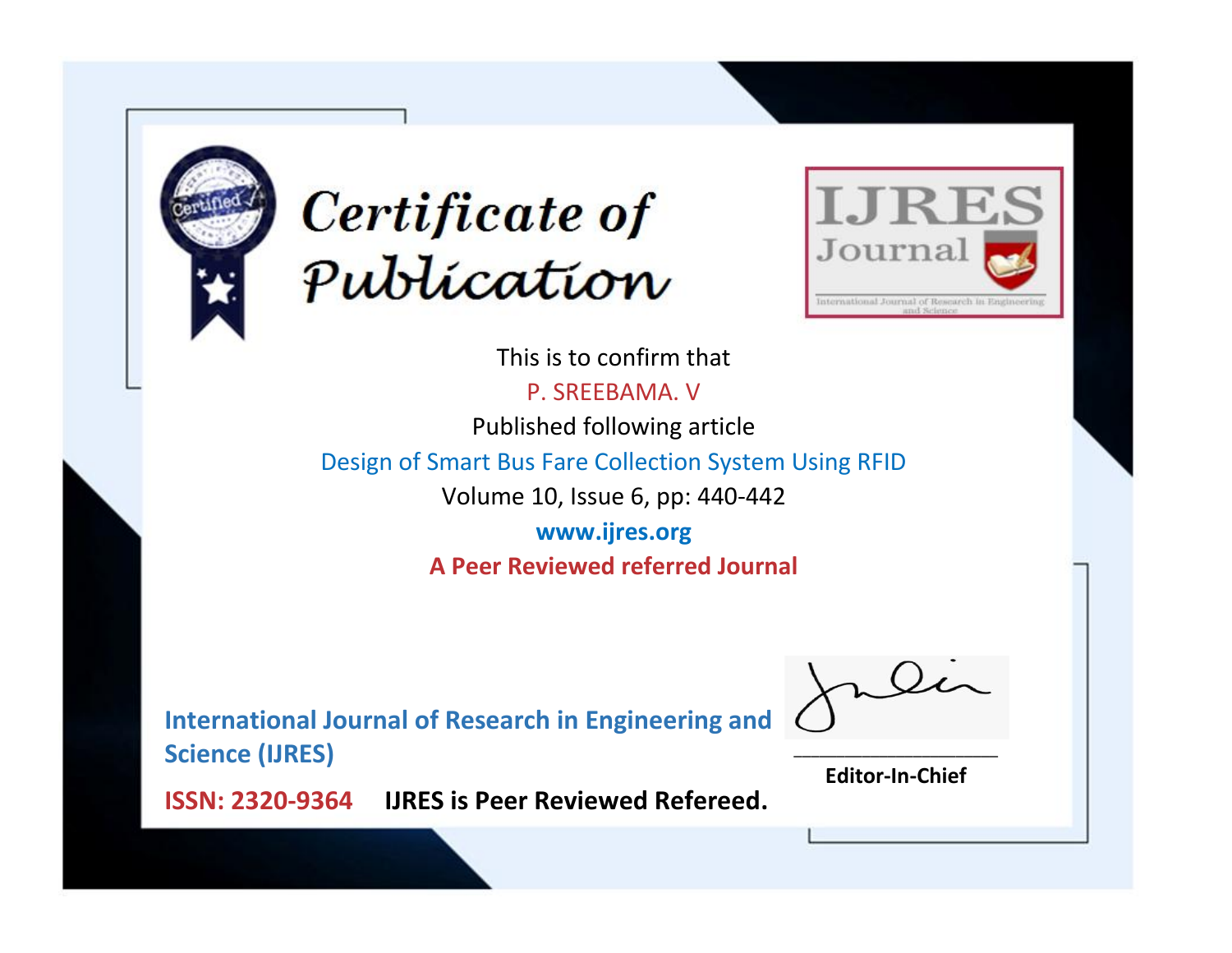



This is to confirm that

A. RAMKUMAR

Published following article

Design of Smart Bus Fare Collection System Using RFID

Volume 10, Issue 6, pp: 440-442

**www.ijres.org A Peer Reviewed referred Journal**

**International Journal of Research in Engineering and Science (IJRES)**

\_\_\_\_\_\_\_\_\_\_\_\_\_\_\_\_\_\_\_\_\_\_\_\_ **Editor-In-Chief**

**Journal.**